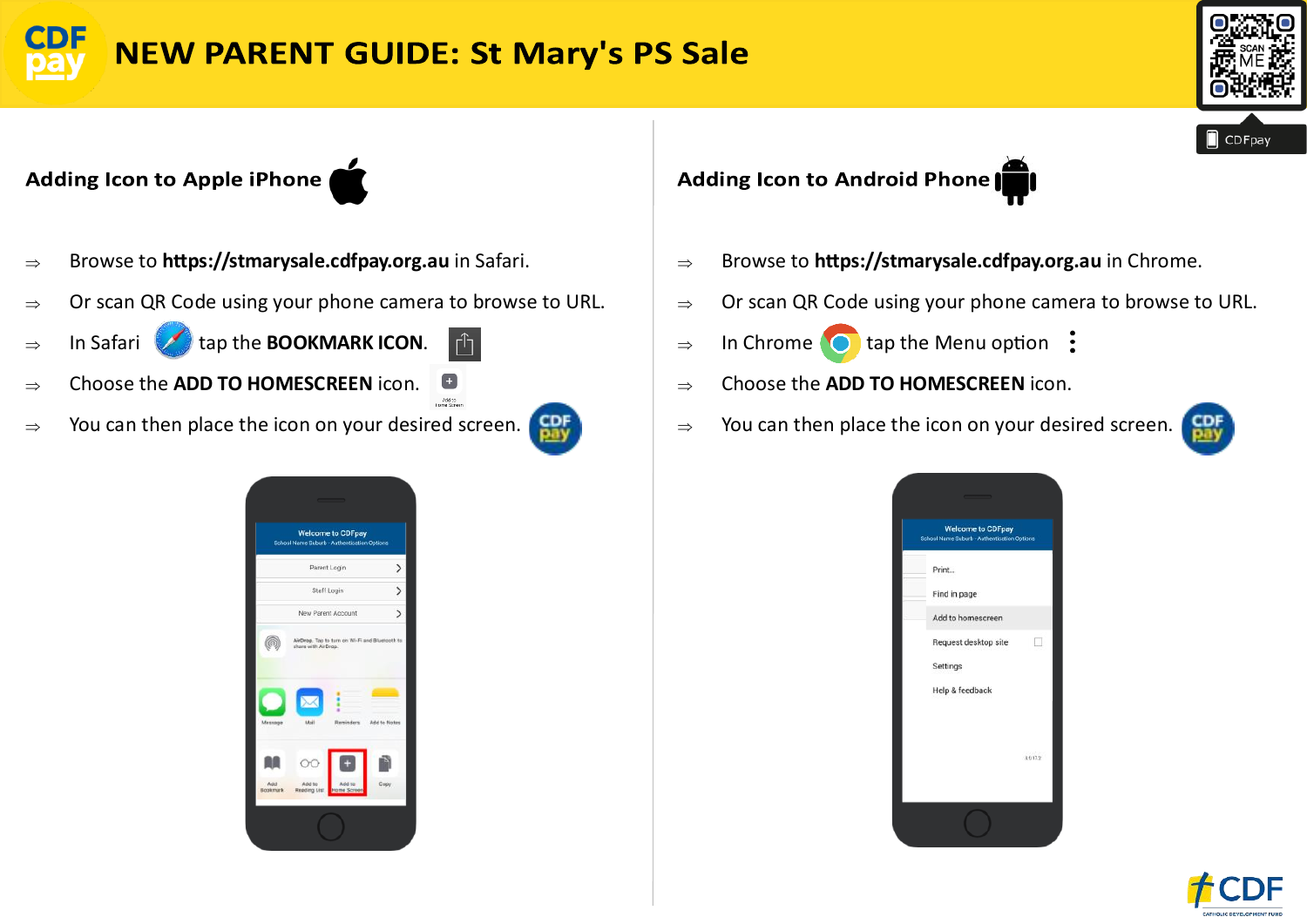



#### **Create your CDFpay Account**

- Browse to **https://stmarysale.cdfpay.org.au**
- ⇒ Select **New Parent Account.**
- Enter your full **Full Name**, **Email**, **Password** choose **Next**
- Check your Email inbox for a **Email Verification** link.
- $\Rightarrow$  Login with your new CDF pay account.

## Verify your Account & Add Children

- To add a child to your account, type **First and Last Name**.
- ⇒ Select **Class/Room** for your child.
- Choose **Add Another Student** if required.
- You are now ready to place orders using **CDFpay**.

| $\overline{\phantom{a}}$                    |               |                                     | $\overline{\phantom{a}}$ |  | $\overline{\phantom{a}}$                                                                                                    |
|---------------------------------------------|---------------|-------------------------------------|--------------------------|--|-----------------------------------------------------------------------------------------------------------------------------|
| <b>Welcome to CDFpay</b>                    |               | <b>New Parent Details</b><br>Cancel |                          |  | <b>Email Verification Success!</b><br>Cancel                                                                                |
| School Name Suburb - Authentication Options |               | Full Name                           | Parent Name              |  | Thank you for verifying your email address. You may now<br>continue by logging in using your email address and<br>password. |
| Parent Login                                | $\rightarrow$ | Email                               | Parent@email.com         |  | Log In                                                                                                                      |
| Staff Login                                 | $\mathcal{P}$ | Password                            |                          |  |                                                                                                                             |
| New Parent Account                          | $\mathcal{P}$ | Password Again                      |                          |  |                                                                                                                             |
| COLLEG                                      |               |                                     |                          |  |                                                                                                                             |
|                                             |               |                                     |                          |  |                                                                                                                             |



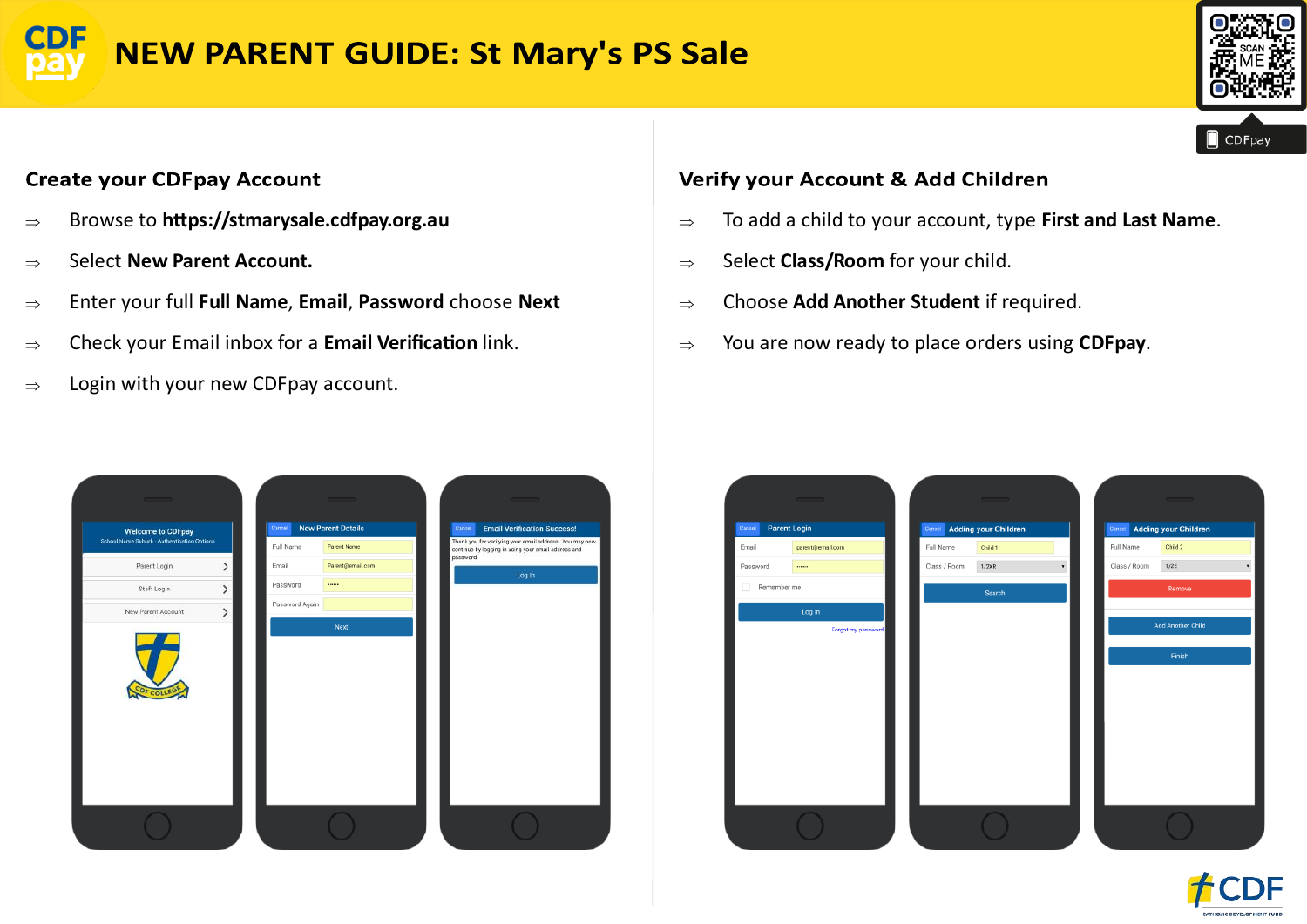



#### **Choose Shop and Order Date**

- $\Rightarrow$  Select the **Child** you wish to place the order for.
- $\Rightarrow$  Swiping left to right allows you to navigate between steps.
- $\Rightarrow$  Choose the **SHOP** you would like to order from.
- $\Rightarrow$  Choose the desired date you wish to place the order for.

### **Placing an Order & Checkout**

- $\Rightarrow$  Choose a category to order from.
- Then select the item/s you wish to order by pressing **+**
- $\Rightarrow$  Your shopping cart will update with each item.
- $\Rightarrow$  Choosing the Shopping Cart allows you to complete purchase.
- $\Rightarrow$  Select **Summary & Checkout** to make payment.





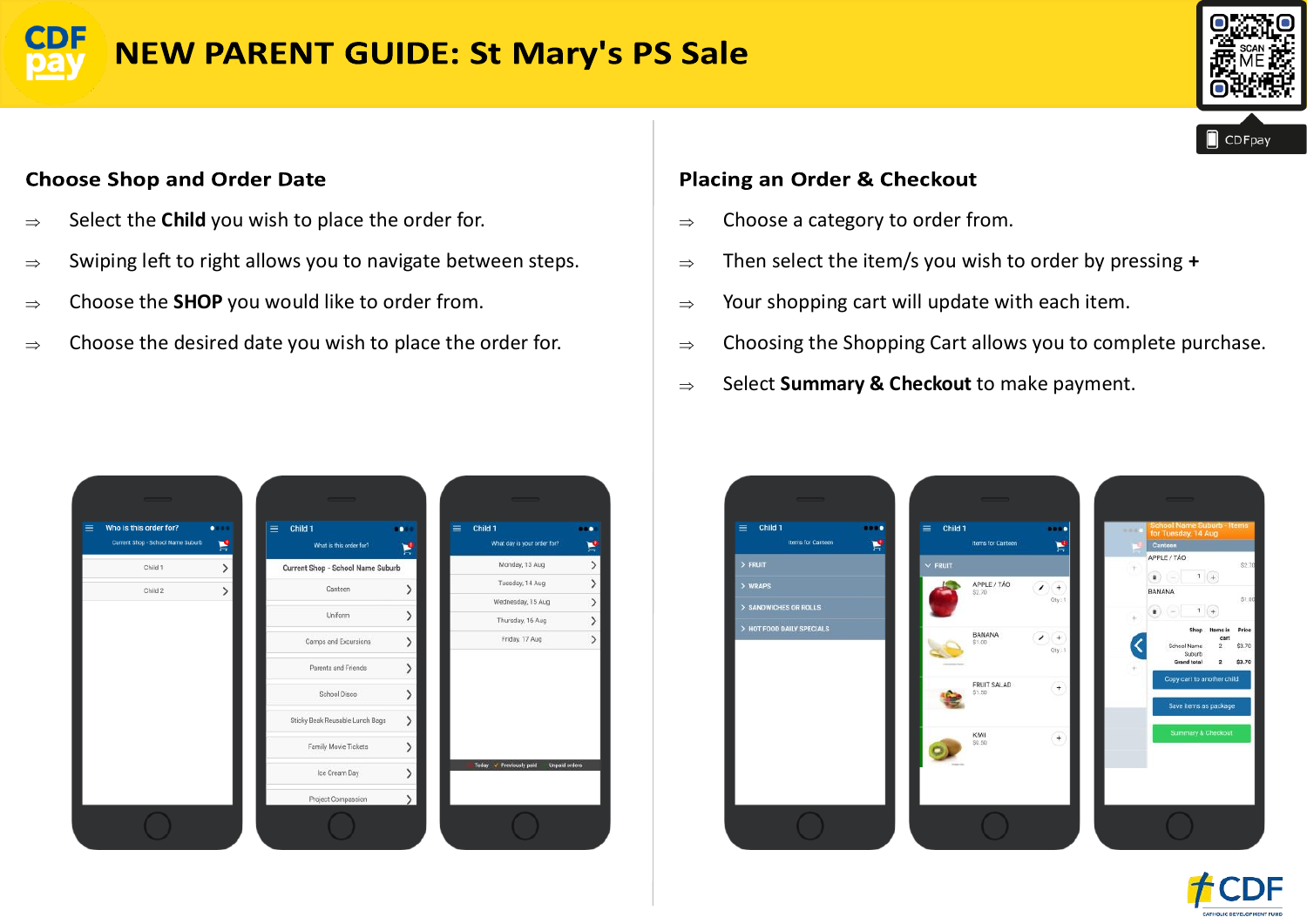



#### **Copy Order to Another Child**

- Choose **Copy Cart to Another Child** to duplicate the order.
- $\Rightarrow$  Complete the options to duplicate the order and select **OK.**
- $\Rightarrow$  A summary screen is now displayed with selected orders.
- $\Rightarrow$  Here you can either **Cancel** the order or complete **Payment**.

# **Complete Payment (Single Payment Option)**

- $\Rightarrow$  Choose payment method. MasterCard/Visa/Bank Transfer.
- $\Rightarrow$  Enter your payment details and select **PAY**.
- $\Rightarrow$  A receipt will be generated confirming purchase.
- $\Rightarrow$  An email will also be sent to your specified email address.



| stored or processed by School Name Suburb.<br>Amount: \$7.40<br>Name on Card:<br>Card Number: | Date:<br>12/08/2018 10:38:37 AM<br>Name:<br>Parent Name                                                                                                                                                                                                                                                                                                                                                                                                                                                      |
|-----------------------------------------------------------------------------------------------|--------------------------------------------------------------------------------------------------------------------------------------------------------------------------------------------------------------------------------------------------------------------------------------------------------------------------------------------------------------------------------------------------------------------------------------------------------------------------------------------------------------|
| Expiry Date: 01 v 2018 +<br>Security Code:<br>Pay<br>Cancel<br><b>Secure payments</b>         | Account Number:<br>69868020540227610037<br>Payment Type:<br>MasterCard/Visa credit & debit cards only<br>Ernail<br>parent@email.com<br>Authorised Reference:<br>265181<br>Order date: Monday, 13 August 2018<br>Order for:<br><b>CDFpay College - Suburb</b><br>Canteen<br>1 x Apple / Tao, 1 x Banana<br>amount: \$3.40<br>1 x Apple / Tao, 1 x Banana<br>amount: \$3.40<br>Child 1, Child 2<br><b>Total</b><br>amount: \$7.40<br><b>Online Payment</b><br>amount: \$7.40<br>reference: MBM0a361555bda15682 |
|                                                                                               | nab enabled by NAB                                                                                                                                                                                                                                                                                                                                                                                                                                                                                           |